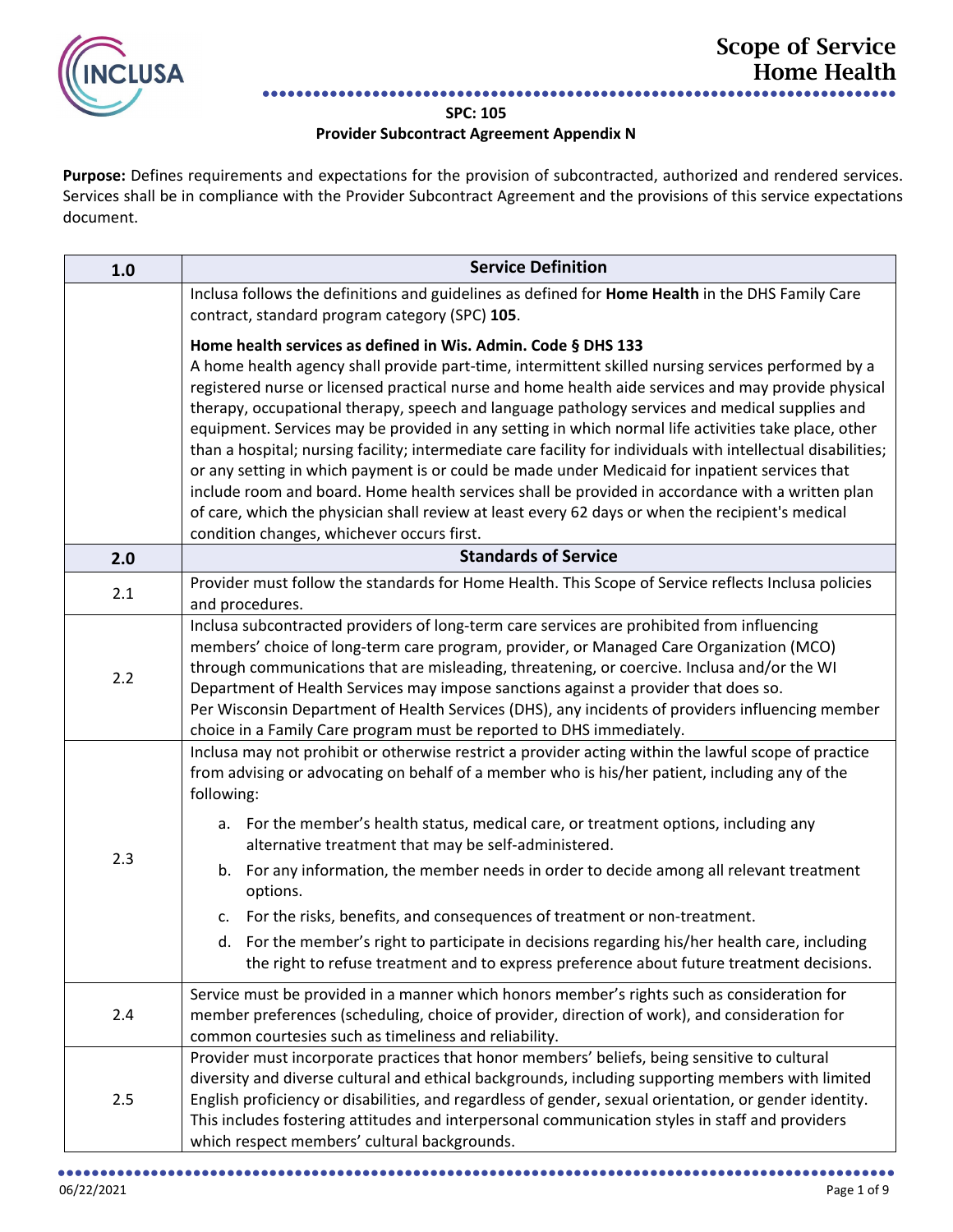| 3.0 | <b>Service Description</b>                                                                                                                                                                                                                                                                                                                                                         |  |  |  |
|-----|------------------------------------------------------------------------------------------------------------------------------------------------------------------------------------------------------------------------------------------------------------------------------------------------------------------------------------------------------------------------------------|--|--|--|
|     | SPC 105 Home Health as defined in Wis. Admin. Code § DHS 133                                                                                                                                                                                                                                                                                                                       |  |  |  |
|     | SPC Code 105.11 - Physical Therapy as defined in Wis. Admin. Code § DHS 133.15(2)<br>Physical therapy shall be provided by a physical therapist or by a qualified therapy assistant under<br>the supervision of a qualified physical therapist.                                                                                                                                    |  |  |  |
|     | SPC Code 105.12 - Occupational Therapy as defined in Wis. Admin. Code § DHS 133.15(3)<br>Occupational therapy shall be provided by an occupational therapist or by a qualified therapy<br>assistant under the supervision of a qualified occupational therapist.                                                                                                                   |  |  |  |
|     | SCP Code 105.13 - Speech/language pathology as defined in Wis. Admin. Code § DHS 133.15(4)<br>Speech therapy shall be provided by a speech pathologist or audiologist.                                                                                                                                                                                                             |  |  |  |
|     | SPC Code 105.20 - Skilled Nursing as defined in Wis. Admin. Code § DHS 133.14<br>(1) PROVISION OF SERVICES. Skilled nursing services shall be provided by or under the supervision of a<br>registered nurse.                                                                                                                                                                       |  |  |  |
|     | (2) Duties of the registered nurse. The registered nurse shall:<br>(a) Make the initial evaluation visit to the patient;                                                                                                                                                                                                                                                           |  |  |  |
|     | (b) Regularly reevaluate the patient's needs;<br>(c) Initiate the plan of care and necessary revisions;                                                                                                                                                                                                                                                                            |  |  |  |
|     | (d) Provide those services requiring substantial specialized care;                                                                                                                                                                                                                                                                                                                 |  |  |  |
|     | (e) Initiate appropriate preventive and rehabilitative procedures;                                                                                                                                                                                                                                                                                                                 |  |  |  |
|     | (f) Prepare clinical and progress notes;<br>(g) Promptly inform the physician or advanced practice nurse prescriber and other personnel                                                                                                                                                                                                                                            |  |  |  |
|     | participating in the patient's care of changes in the patient's condition and needs;                                                                                                                                                                                                                                                                                               |  |  |  |
|     | (h) Arrange for counseling the patient and family in meeting related needs;<br>(i) Participate in in-service programs for agency staff; and                                                                                                                                                                                                                                        |  |  |  |
|     | (j) Supervise and teach other personnel.                                                                                                                                                                                                                                                                                                                                           |  |  |  |
| 3.1 | SPC Code 105.21 - Home Health Aide as defined in Wis. Admin. Code § DHS 133.17<br>PROVISION OF SERVICES. When a home health agency provides or arranges for home health aide<br>services, the services shall be given in accordance with the plan of care provided for under s. DHS<br>133.20, and shall be supervised by a registered nurse or, when appropriate, by a therapist. |  |  |  |
|     | SPC Code 105.23 - S9123-Nursing Care Registered Nurse (RN) as defined in Wis. Admin. Code § DHS<br>133.14                                                                                                                                                                                                                                                                          |  |  |  |
|     | (1) PROVISION OF SERVICES. Skilled nursing services shall be provided by or under the supervision of a<br>registered nurse.                                                                                                                                                                                                                                                        |  |  |  |
|     | (2) Duties of the registered nurse. The registered nurse shall:                                                                                                                                                                                                                                                                                                                    |  |  |  |
|     | (a) Make the initial evaluation visit to the patient;                                                                                                                                                                                                                                                                                                                              |  |  |  |
|     | (b) Regularly reevaluate the patient's needs;<br>(c) Initiate the plan of care and necessary revisions;                                                                                                                                                                                                                                                                            |  |  |  |
|     | (d) Provide those services requiring substantial specialized care;                                                                                                                                                                                                                                                                                                                 |  |  |  |
|     | (e) Initiate appropriate preventive and rehabilitative procedures;                                                                                                                                                                                                                                                                                                                 |  |  |  |
|     | (f) Prepare clinical and progress notes;<br>(g) Promptly inform the physician or advanced practice nurse prescriber and other personnel                                                                                                                                                                                                                                            |  |  |  |
|     | participating in the patient's care of changes in the patient's condition and needs;                                                                                                                                                                                                                                                                                               |  |  |  |
|     | (h) Arrange for counseling the patient and family in meeting related needs;                                                                                                                                                                                                                                                                                                        |  |  |  |
|     | (i) Participate in in-service programs for agency staff; and DHS 133.14(2)(j)                                                                                                                                                                                                                                                                                                      |  |  |  |
|     | (j) Supervise and teach other personnel<br>(3) SCOPE OF DUTIES. Nurses shall perform only those duties within the scope of their licensure.                                                                                                                                                                                                                                        |  |  |  |
|     | SPC Code 105.23 - S9124-Nursing Care Licensed Practical Nurse (LPN) as defined in Wis. Admin.                                                                                                                                                                                                                                                                                      |  |  |  |
|     | Code § DHS 133.14(4)                                                                                                                                                                                                                                                                                                                                                               |  |  |  |
|     | Nursing services not requiring a registered nurse may be provided by a licensed practical nurse<br>under the supervision of a registered nurse.                                                                                                                                                                                                                                    |  |  |  |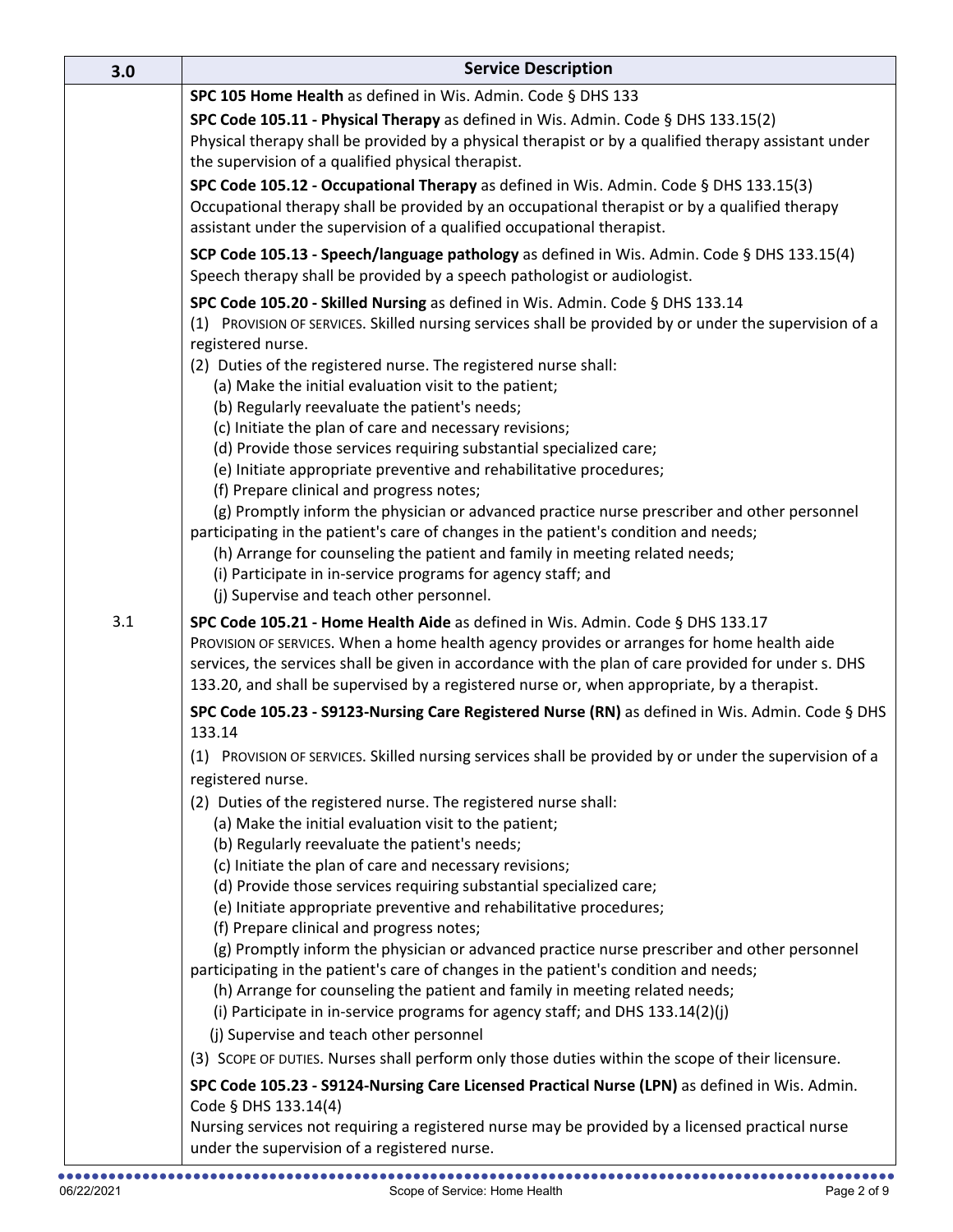|     | (1) Covered services. Services, medical supplies and equipment necessary to provide life support for<br>a recipient who has been hospitalized for at least 30 consecutive days for his or her respiratory<br>condition and who is dependent on a ventilator for at least 6 hours per day shall be covered<br>services when these services are provided to the recipient in the recipient's home. A recipient<br>receiving these services is one who, if the services were not available in the home, would require<br>them as an inpatient in a hospital or a skilled nursing facility, has adequate social support to be<br>treated at home and desires to be cared for at home, and is one for whom respiratory care can<br>safely be provided in the home. Respiratory care shall be provided as required under ss. DHS 105.16<br>and $105.19$ and according to a written plan of care under sub. $(2)$ signed by the recipient's physician<br>for a recipient who lives in a residence that is not a hospital or a skilled nursing facility.                                                               |
|-----|----------------------------------------------------------------------------------------------------------------------------------------------------------------------------------------------------------------------------------------------------------------------------------------------------------------------------------------------------------------------------------------------------------------------------------------------------------------------------------------------------------------------------------------------------------------------------------------------------------------------------------------------------------------------------------------------------------------------------------------------------------------------------------------------------------------------------------------------------------------------------------------------------------------------------------------------------------------------------------------------------------------------------------------------------------------------------------------------------------------|
|     | SPC Code 105.32 - 99509 TD - RN Supervisory Visit for Personal Care § DHS 133.18<br>(1) If a patient receives skilled nursing care, a registered nurse shall make a supervisory visit to each<br>patient's residence at least every 2 weeks. The visit may be made when the home health aide is<br>present or when the home health aide is absent. If the patient is not receiving skilled nursing care,<br>but is receiving another skilled service, the supervisory visit may be provided by the appropriate<br>therapist providing a skilled service.<br>(2) If home health aide services are provided to a patient who is not receiving skilled nursing care,<br>or physical, occupational or speech-language therapy, the registered nurse shall make a supervisory<br>visit to the patient's residence, when the home health aide is present or when the home health aide<br>is absent, at least every 60 days to observe or assist, to assess relationships, and to determine<br>whether goals are being met and whether home health services continue to be required.<br>DHS 133.18 History            |
|     | SPC Code 105.32 - T1019-Personal Care Worker Services as defined in Wis. Admin. Code § DHS<br>107.112 - A medically oriented activities related to assisting a recipient with activities of daily living<br>necessary to maintain the recipient in his or her place of residence in the community. These<br>services shall be provided upon written orders of a physician by a provider certified under s. DHS<br>105.17 and by a personal care worker employed by the provider or under contract to the provider<br>who is supervised by a registered nurse according to a written plan of care. The personal care<br>worker shall be assigned by the supervising registered nurse to specific recipients to do specific<br>tasks for those recipients for which the personal care worker has been trained. The personal care<br>worker's training for these specific tasks shall be assured by the supervising registered nurse. The<br>personal care worker is limited to performing only those tasks and services as assigned for each<br>recipient and for which he or she has been specifically trained. |
|     | SPC Code 105.32 - T1019-U3-Personal Care Worker Services-Travel Time<br>Wisconsin Medicaid reimburses personal care providers for reasonable travel time of the PCW. This<br>is never more than the actual time, rounded to the nearest 15-minute increments.                                                                                                                                                                                                                                                                                                                                                                                                                                                                                                                                                                                                                                                                                                                                                                                                                                                  |
| 3.2 | Members must be given the opportunity to direct some or all of their Home Health whenever<br>possible to the extent of their ability and desire. Inclusa teams must determine the member's ability<br>and/or desire to direct services by assessment and by observation and address this in the member's<br>plan.                                                                                                                                                                                                                                                                                                                                                                                                                                                                                                                                                                                                                                                                                                                                                                                              |
| 3.3 | Prior to authorizing payment to family members, the following conditions must be met:<br>The service is authorized by the Inclusa team;<br>1)<br>The member's preference is for the family member to provide the service;<br>2)<br>The Inclusa team monitors and manages any conflict of interest situation that may occur as<br>3)<br>a result of the family member providing services;<br>The family member meets the MCO's standards for its subcontractors or employees<br>4)<br>providing the same service; and<br>5) The family member will either:<br>Provide an amount of service that exceeds normal family care giving responsibilities for                                                                                                                                                                                                                                                                                                                                                                                                                                                          |
|     | a person in a similar family relationship who does not have a disability; or                                                                                                                                                                                                                                                                                                                                                                                                                                                                                                                                                                                                                                                                                                                                                                                                                                                                                                                                                                                                                                   |

**SPC Code 105.24 - Respiratory Care** as defined in Wis. Admin. Code § DHS 107.113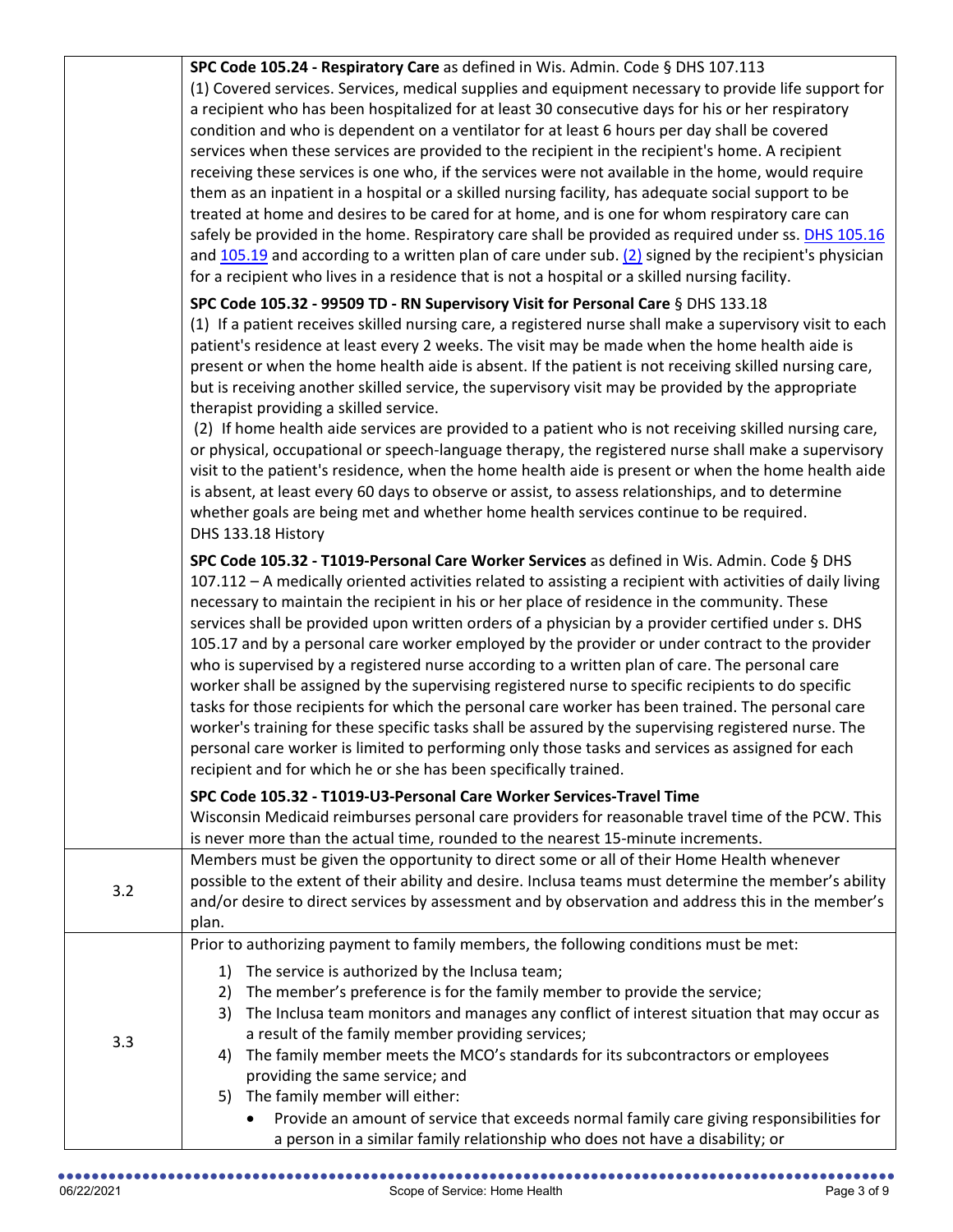|     | $\bullet$  |                                                              |                 | Find it necessary to forego paid employment in order to provide the service and is not                                                                        |             |       |
|-----|------------|--------------------------------------------------------------|-----------------|---------------------------------------------------------------------------------------------------------------------------------------------------------------|-------------|-------|
|     |            |                                                              |                 | receiving a pension (including Social Security retirement benefits).                                                                                          |             |       |
| 4.0 |            | <b>Units of Service and Reimbursement Guidelines</b>         |                 |                                                                                                                                                               |             |       |
|     |            | Home Health - SPC 105<br>the Provider Subcontract Agreement. |                 | Service is billed with the indicated SPC and procedure code at the rate as defined in Appendix A of                                                           |             |       |
|     | <b>SPC</b> | <b>HCSPC</b>                                                 | <b>Modifier</b> |                                                                                                                                                               | Unit<br>for |       |
|     | Code       | Code ID                                                      | 1               | <b>Procedure Code Description</b>                                                                                                                             | Code        | Rates |
|     |            |                                                              |                 | Physical medicine/rehabilitation service or                                                                                                                   |             | MA    |
|     | 10511      | 97799                                                        |                 | procedure.<br>Therapeutic procedure, one or more areas,                                                                                                       | Visit       | Rate  |
|     |            |                                                              |                 | each 15 minutes; unlisted therapeutic                                                                                                                         |             | MA    |
|     | 10512      | 97139                                                        |                 | procedure (specify).                                                                                                                                          | QtrHr       | Rate  |
|     |            |                                                              |                 | Treatment of speech, language,                                                                                                                                |             | MA    |
|     | 10513      | 92507                                                        |                 | communication, and/or auditory disorder                                                                                                                       | Visit       | Rate  |
|     |            |                                                              |                 |                                                                                                                                                               |             | MA    |
| 4.1 | 10520      | 99600                                                        |                 | Skilled Nursing services; per visit                                                                                                                           | Visit       | Rate  |
|     |            |                                                              |                 | Home health aide or certified nurse assistant,                                                                                                                |             | MA    |
|     | 10521      | T1021                                                        |                 | per visit                                                                                                                                                     | Visit       | Rate  |
|     |            |                                                              |                 |                                                                                                                                                               |             | MA    |
|     | 10523      | S9123                                                        |                 | Nursing care, in the home by RN; per hour                                                                                                                     | Hr          | Rate  |
|     |            |                                                              |                 | Nursing care, in the home by licensed                                                                                                                         |             | MA    |
|     | 10523      | S9124                                                        |                 | practical nurse; per hour.                                                                                                                                    | Hr          | Rate  |
|     |            |                                                              |                 | Home visit for mechanical ventilation care; 1                                                                                                                 |             | MA    |
|     | 10524      | 99504                                                        |                 | hour                                                                                                                                                          | Hr          | Rate  |
|     |            |                                                              |                 | RN Supervisory visit for personal care; per                                                                                                                   |             | MA    |
|     | 10532      | 99509                                                        | TD              | visit                                                                                                                                                         | Visit       | Rate  |
|     |            |                                                              |                 |                                                                                                                                                               |             | MA    |
|     | 10532      | T1019                                                        |                 | Personal care worker services; per 15 min                                                                                                                     | QtrHr       | Rate  |
|     | 10532      | T1019                                                        | U3              | Personal care worker services; per 15 min,<br><b>Travel Time</b>                                                                                              | QtrHr       | MA    |
| 4.2 |            |                                                              |                 | Federal regulations require Home Health agencies to have written policies concerning the                                                                      |             | Rate  |
|     |            |                                                              |                 | acceptance of members by the agency. When personnel of the agency make an intake evaluation                                                                   |             |       |
|     |            |                                                              |                 | visit, the cost of the visit is considered an administrative cost of the agency and is not reimbursable                                                       |             |       |
|     |            |                                                              |                 | separately as a skilled nursing visit since, at this point, the member has not been accepted for care.                                                        |             |       |
| 4.3 |            | <b>Electronic Visit Verification (EVV)</b>                   |                 |                                                                                                                                                               |             |       |
|     |            |                                                              |                 | Effective November 1, 2020, agencies are required to use EVV to report member visits for the                                                                  |             |       |
|     |            |                                                              |                 | designated service codes. Designated codes include Personal Care T1019. Agencies have the choice                                                              |             |       |
|     |            |                                                              |                 | of using the EVV system developed by WI Department of Health Services (DHS) or their own existing                                                             |             |       |
|     |            |                                                              |                 | EVV system as long as it meets DHS policy and technical requirements. Data collected from the EVV                                                             |             |       |
|     |            |                                                              |                 | system will be used to validate affected service codes against approved authorizations during the                                                             |             |       |
|     |            | claim adjudication process.                                  |                 |                                                                                                                                                               |             |       |
| 4.4 |            |                                                              |                 | <b>Remote Waiver Services and Interactive Telehealth</b><br>Provider must include modifier 95 when submitting claims for services that are delivered remotely |             |       |
|     |            | or through telehealth.                                       |                 |                                                                                                                                                               |             |       |
| 5.0 |            |                                                              |                 | <b>Staff Qualifications and Training</b>                                                                                                                      |             |       |
|     |            |                                                              |                 | Caregiver Background Checks- Providers will comply with all applicable standards and/or                                                                       |             |       |
| 5.1 |            |                                                              |                 | regulations related to caregiver background checks and comply with Appendix H from the Inclusa                                                                |             |       |
|     |            | Subcontract Agreement.                                       |                 |                                                                                                                                                               |             |       |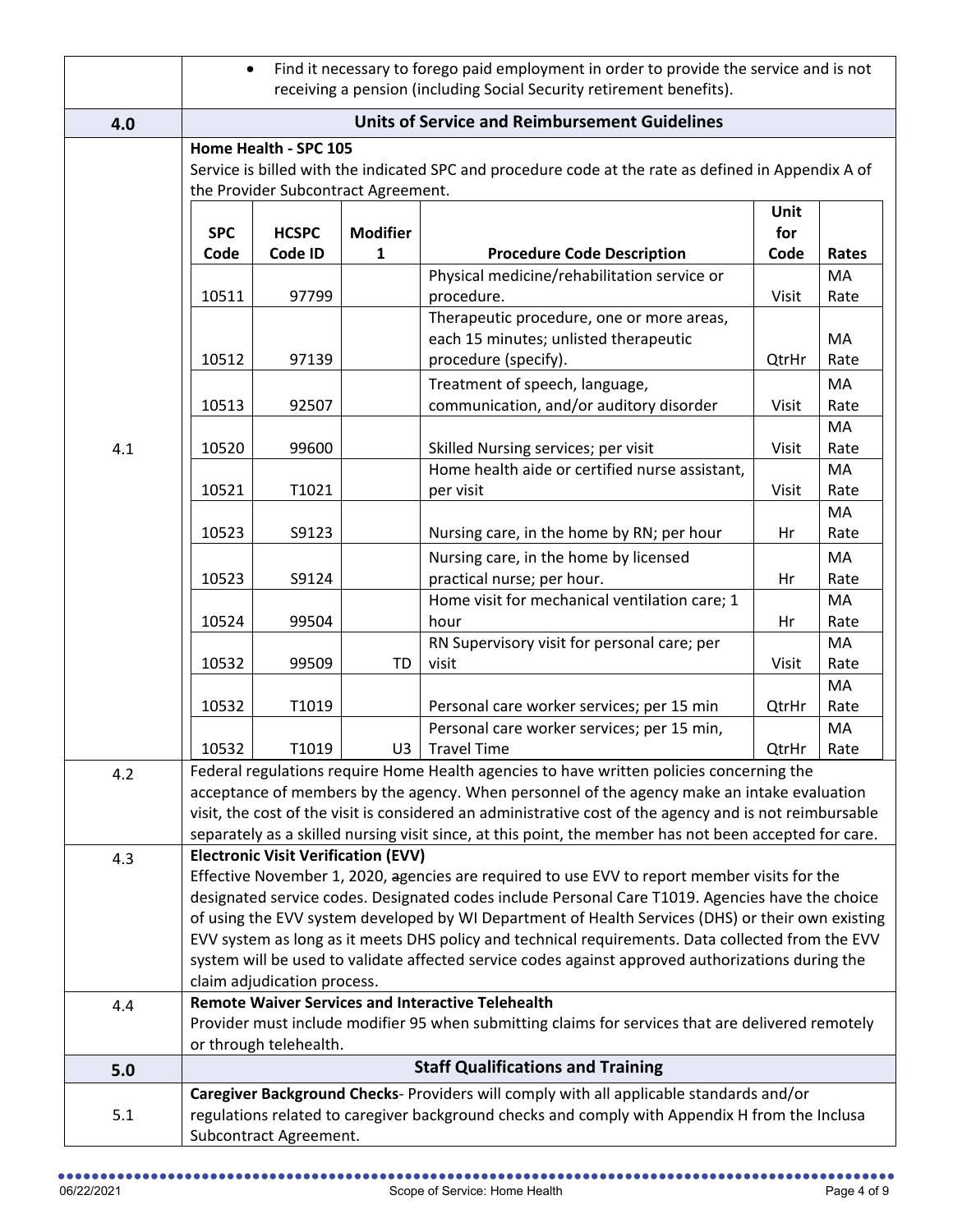| 5.2 | Staff that provide services shall complete required training within six months of beginning                                                                                                              |
|-----|----------------------------------------------------------------------------------------------------------------------------------------------------------------------------------------------------------|
|     | employment unless training is needed before the staff can safely provide the service.                                                                                                                    |
| 5.3 | Provider agency must orient and train their staff on the Family Care Program, Inclusa, and                                                                                                               |
|     | Commonunity <sup>™</sup> , the trademarked care management model of Inclusa. Support materials regarding                                                                                                 |
|     | the Family Care Program and Commonunity™ are available on the Inclusa website at                                                                                                                         |
|     | www.inclusa.org.                                                                                                                                                                                         |
|     | The provider agency must ensure that staff have received training on the following subjects                                                                                                              |
|     | pertaining to the individuals served:                                                                                                                                                                    |
|     | Policy, procedures and expectations of Inclusa including training on:                                                                                                                                    |
|     | • Inclusa member rights and responsibilities                                                                                                                                                             |
|     | • Provider rights and responsibilities                                                                                                                                                                   |
|     | • Record keeping and reporting                                                                                                                                                                           |
|     | • Arranging backup services if the caregiver is unable to make a scheduled visit<br>• Other information deemed necessary and appropriate                                                                 |
|     | Information about individuals to be served including information on individual's specific                                                                                                                |
| 5.4 | disabilities, abilities, needs, functional deficits, strengths and preferences. This training                                                                                                            |
|     | should be person specific for the people to be served and generally focused.                                                                                                                             |
|     | Recognizing and appropriately responding to all conditions that might adversely affect                                                                                                                   |
|     | the member's health and safety including how to respond to emergencies and member-                                                                                                                       |
|     | related incidents.                                                                                                                                                                                       |
|     | Interpersonal and communication skills and appropriate attitudes for working                                                                                                                             |
|     | effectively with members.                                                                                                                                                                                |
|     | Confidentiality laws and rules                                                                                                                                                                           |
|     | Procedures for handling complaints                                                                                                                                                                       |
| 5.5 | Staff shall be trained in recognizing abuse and neglect and reporting requirements.                                                                                                                      |
|     |                                                                                                                                                                                                          |
| 5.6 | Services provided by anyone under the age of 18 shall comply with Child Labor Laws.                                                                                                                      |
| 6.0 | <b>Supervision and Staff Adequacy</b>                                                                                                                                                                    |
|     | The provider agency shall maintain adequate staffing to meet the needs of members referred by                                                                                                            |
| 6.1 | Inclusa and accepted by the agency for service.                                                                                                                                                          |
| 6.2 | Providers must have an acceptable backup procedure, including notification of member and agency                                                                                                          |
|     | when provider is unable to show for a scheduled visit.                                                                                                                                                   |
|     | Provider agency will ensure:                                                                                                                                                                             |
|     | Staff are supervised and assessed to assure they are working effectively and collaboratively                                                                                                             |
|     | with members by conducting adequate on-site supervision and review.                                                                                                                                      |
| 6.3 | Performance issues with staff are addressed promptly and Inclusa teams are kept informed                                                                                                                 |
|     | about significant issues that affect the Inclusa member.<br>Supervisory staff are involved in assessment, goal planning and tracking, and supervision for<br>٠                                           |
|     | Inclusa members.                                                                                                                                                                                         |
|     | Provider staff are working collaboratively and communicating effectively with Inclusa staff                                                                                                              |
| 7.0 | <b>Service Referral and Authorization</b>                                                                                                                                                                |
|     | The Inclusa team will provide a written service referral form to the provider agency which specifies                                                                                                     |
| 7.1 | the expected outcomes, amount, frequency and duration of services.                                                                                                                                       |
|     |                                                                                                                                                                                                          |
|     | The provider agency must notify the Inclusa team within 2 business days of receiving a referral                                                                                                          |
| 7.2 | regarding the ability to accept the member for services. If the referral is accepted, notification                                                                                                       |
|     | should also include the anticipated start date or any delays in staffing by the requested start date.<br>The provider agency must continue to report status of an open referral on a weekly basis to the |
|     | Inclusa team until the referral is filled.                                                                                                                                                               |
| 7.3 | The Inclusa team will issue a new written referral form when the tasks assigned, amount, frequency<br>or duration of the service changes.                                                                |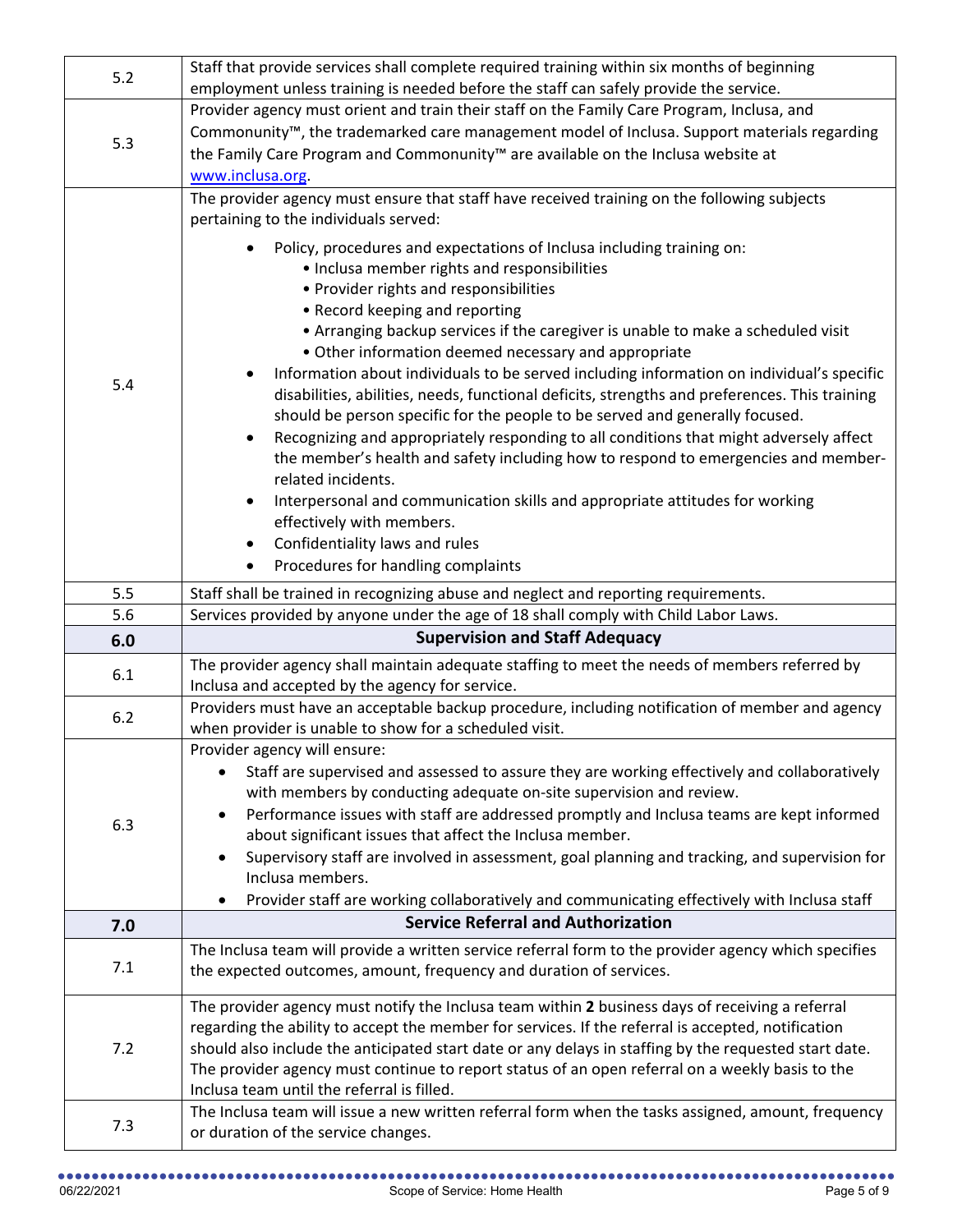| 7.4 | The provider agency will retain copies of the referral forms in the agency file as proof of<br>authorization.                                                                                                                                                                                                                                                                                                                                                                                                                                                                                                                                                                            |
|-----|------------------------------------------------------------------------------------------------------------------------------------------------------------------------------------------------------------------------------------------------------------------------------------------------------------------------------------------------------------------------------------------------------------------------------------------------------------------------------------------------------------------------------------------------------------------------------------------------------------------------------------------------------------------------------------------|
| 7.5 | <b>Authorizations for Member Services</b><br>The Inclusa Provider Portal is used by providers to obtain information about current authorizations.<br>In addition, the provider must use the portal to acknowledge all new authorizations. The provider<br>agency is responsible for ensuring that only currently employed and authorized staff have access to<br>the provider portal, and for using the member authorization information available on the portal to<br>bill for services accurately.                                                                                                                                                                                     |
|     | For authorization needs such as new authorizations, additional units, or missing authorizations,<br>during normal Inclusa business hours (8:00 a.m. to 4:30 p.m.) the provider should contact the<br>Inclusa team (Community Resource Coordinator or Health and Wellness Coordinator).<br>If your authorization request is an emergent need impacting the member's health and safety and<br>you cannot reach the Inclusa team:                                                                                                                                                                                                                                                           |
|     | During Inclusa business hours - call 877-622-6700 and press 0 for assistance.<br>$\bullet$                                                                                                                                                                                                                                                                                                                                                                                                                                                                                                                                                                                               |
|     | After Inclusa business hours - call 877-622-6700 and press 9 to be connected to our<br>٠<br>after-hours support.                                                                                                                                                                                                                                                                                                                                                                                                                                                                                                                                                                         |
|     | Questions regarding billing or claims for current Home Health authorizations and requests for<br>Provider Portal assistance should be directed to the Inclusa SHC-SDS-Home Health Support Team at<br>ACS-SHC-SDS-HomeHealth@inclusa.org or 888-544-9353, ext. 7.                                                                                                                                                                                                                                                                                                                                                                                                                         |
|     | <b>Remote Waiver Services and Interactive Telehealth</b><br>(Excluding ANY Skilled Nursing Service or Service by RN)<br>Provider may not require members to receive a service via interactive telehealth or remotely if in-<br>person service is an option.                                                                                                                                                                                                                                                                                                                                                                                                                              |
|     | 1. Remote Waiver Services                                                                                                                                                                                                                                                                                                                                                                                                                                                                                                                                                                                                                                                                |
| 7.6 | Remote waiver services are waiver services delivered using audiovisual communication<br>technology that permits 2-way, real-time, interactive communications between a provider<br>and a member. Remote waiver services do not include communications delivered solely by<br>audio-only telephone, facsimile machine, or electronic mail. The IDT cannot require the use<br>of remote services to authorize the service.<br>The IDT must first determine the service is necessary to support an outcome by using the<br>RAD or other Department approved alternative and then determine whether it can be                                                                                |
|     | authorized remotely.                                                                                                                                                                                                                                                                                                                                                                                                                                                                                                                                                                                                                                                                     |
|     | To authorize a waiver service for remote delivery, the IDT must:                                                                                                                                                                                                                                                                                                                                                                                                                                                                                                                                                                                                                         |
|     | Determine that the service can be delivered remotely with functional equivalence to<br>а.<br>face to face as the in-person service. Functional equivalence exists when a there is no<br>reduction in quality, safety, or effectiveness of the in-person service because it is<br>delivered by using audiovisual telecommunication technology.<br>Obtain informed consent from the member to receive the service remotely.<br>b.<br>Determine that the member has the proper equipment and connectivity to participate<br>c.<br>in the service remotely. The MCO is not required to provide the proper equipment and<br>connectivity to enable the member to access the service remotely. |
|     | State Plan Services Via Interactive Telehealth<br>2.                                                                                                                                                                                                                                                                                                                                                                                                                                                                                                                                                                                                                                     |
|     | Interactive telehealth is telehealth delivered using multimedia communication technology<br>that permits 2-way, real-time, interactive communications between a certified provider of<br>Medical Assistance at a distant site and the Medical Assistance recipient or the recipient's<br>provider.                                                                                                                                                                                                                                                                                                                                                                                       |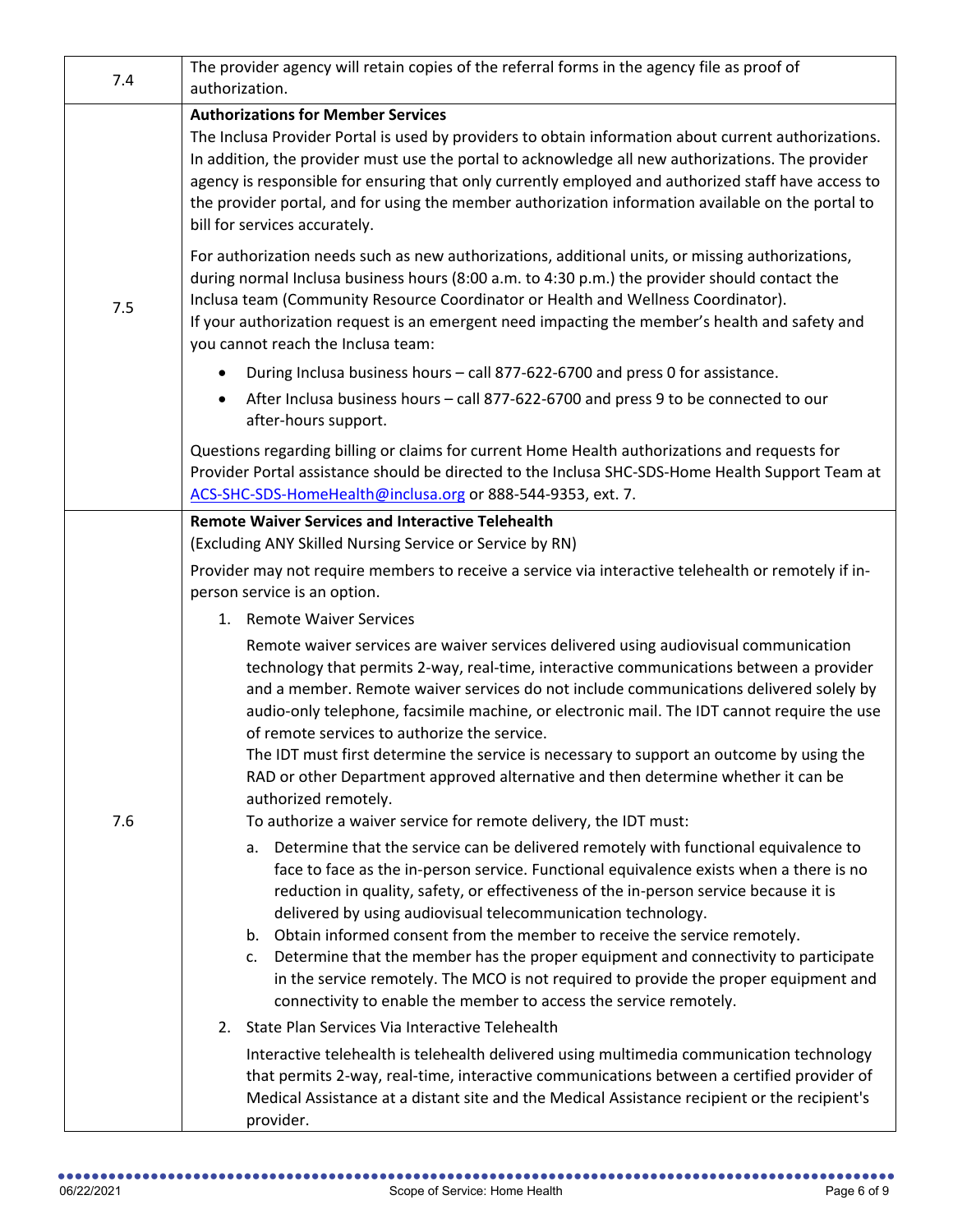| 8.0 | <b>Communication, Documentation and Reporting Requirements</b>                                                                                                                                                                                                                                                                                                                                                                                                                                                                                                                                                                                                                                                                                                                                                           |  |  |  |
|-----|--------------------------------------------------------------------------------------------------------------------------------------------------------------------------------------------------------------------------------------------------------------------------------------------------------------------------------------------------------------------------------------------------------------------------------------------------------------------------------------------------------------------------------------------------------------------------------------------------------------------------------------------------------------------------------------------------------------------------------------------------------------------------------------------------------------------------|--|--|--|
| 8.1 | Inclusa communicates with providers regularly in the following formats:<br>Vendor forums<br>$\bullet$<br>Mass notifications via email, fax, or mail<br>Notices for expiring credentialing<br>Notices are sent to providers via email when the provider has email available to ensure timeliness<br>of communication.                                                                                                                                                                                                                                                                                                                                                                                                                                                                                                     |  |  |  |
|     | Provider agencies are required to ensure that Inclusa Community Resources/Provider Relations<br>(CR/PR) staff, Inclusa teams, guardians and other identified members of the interdisciplinary team<br>for a member have accurate and current provider contact information to include address, phone<br>numbers, fax numbers, and email addresses.<br>Providers can update their information by contacting Provider Relations at 877-622-6700 (select                                                                                                                                                                                                                                                                                                                                                                     |  |  |  |
|     | Option 2, then Option 3) or <b>ProviderRelations@inclusa.org</b> .                                                                                                                                                                                                                                                                                                                                                                                                                                                                                                                                                                                                                                                                                                                                                       |  |  |  |
| 8.2 | The provider agency shall report to the Inclusa team whenever:<br>1. There is a change in service provider<br>2. There is a change in the member's needs or abilities<br>3. The member or provider is not available for scheduled services (within 24 hours unless an<br>alternate date is scheduled between provider and member)                                                                                                                                                                                                                                                                                                                                                                                                                                                                                        |  |  |  |
| 8.3 | Providers will notify MCO of formal complaints or grievances received from MCO members within<br>48 hours of receipt. Written notification of completed complaint investigations will be forwarded to<br>the Inclusa interdisciplinary team.                                                                                                                                                                                                                                                                                                                                                                                                                                                                                                                                                                             |  |  |  |
| 8.4 | Inclusa interdisciplinary team will receive timely, accurate, and comprehensive information relating<br>to the services provided (e.g. treatment plans, progress notes, etc.).                                                                                                                                                                                                                                                                                                                                                                                                                                                                                                                                                                                                                                           |  |  |  |
| 8.5 | <b>Member Incidents</b><br>Provider agencies shall report all member incidents to the Inclusa team. Providers must promptly<br>communicate with the Inclusa team regarding any incidents, situations or conditions that have<br>endangered or, if not addressed, may endanger the health and safety of the member.<br>Acceptable means of communicating member incidents to the Inclusa team would be via phone, fax<br>or email within 24 hours. Additional documentation of incidents may be requested by the team or<br>Inclusa Quality Assurance.<br>Incident reporting resources and training are available in the Providers section of the Inclusa<br>website at www.inclusa.org.                                                                                                                                  |  |  |  |
| 8.6 | The provider agency shall give at least 10 working days' advance notice to the Inclusa team when<br>it's unable to provide authorized services to an individual member. The provider agency shall be<br>responsible to provide authorized services during this time period.<br>The Inclusa team or designated staff person will notify the provider agency when services are to be<br>discontinued. The Inclusa team will make every effort to notify the provider at least 30 days in<br>advance.                                                                                                                                                                                                                                                                                                                       |  |  |  |
| 8.7 | The provider agency must maintain the following documentation, and make available for review by<br>Inclusa upon request:<br>Provider meets the required standards for applicable staff qualification, training and<br>programming<br>Verification of criminal, caregiver and licensing background checks as required.<br>Policy and procedure related to supervision methods by the provider agency including<br>frequency, intensity and any changes in supervision.<br>Policy and procedure for responding to complaints, inappropriate practices or matters<br>qualifying as member-related incidents. The policy and procedure should also cover<br>expectation of work rules work ethics and reporting variances to the program supervisor.<br>Employee time sheets/visit records which support billing to Inclusa. |  |  |  |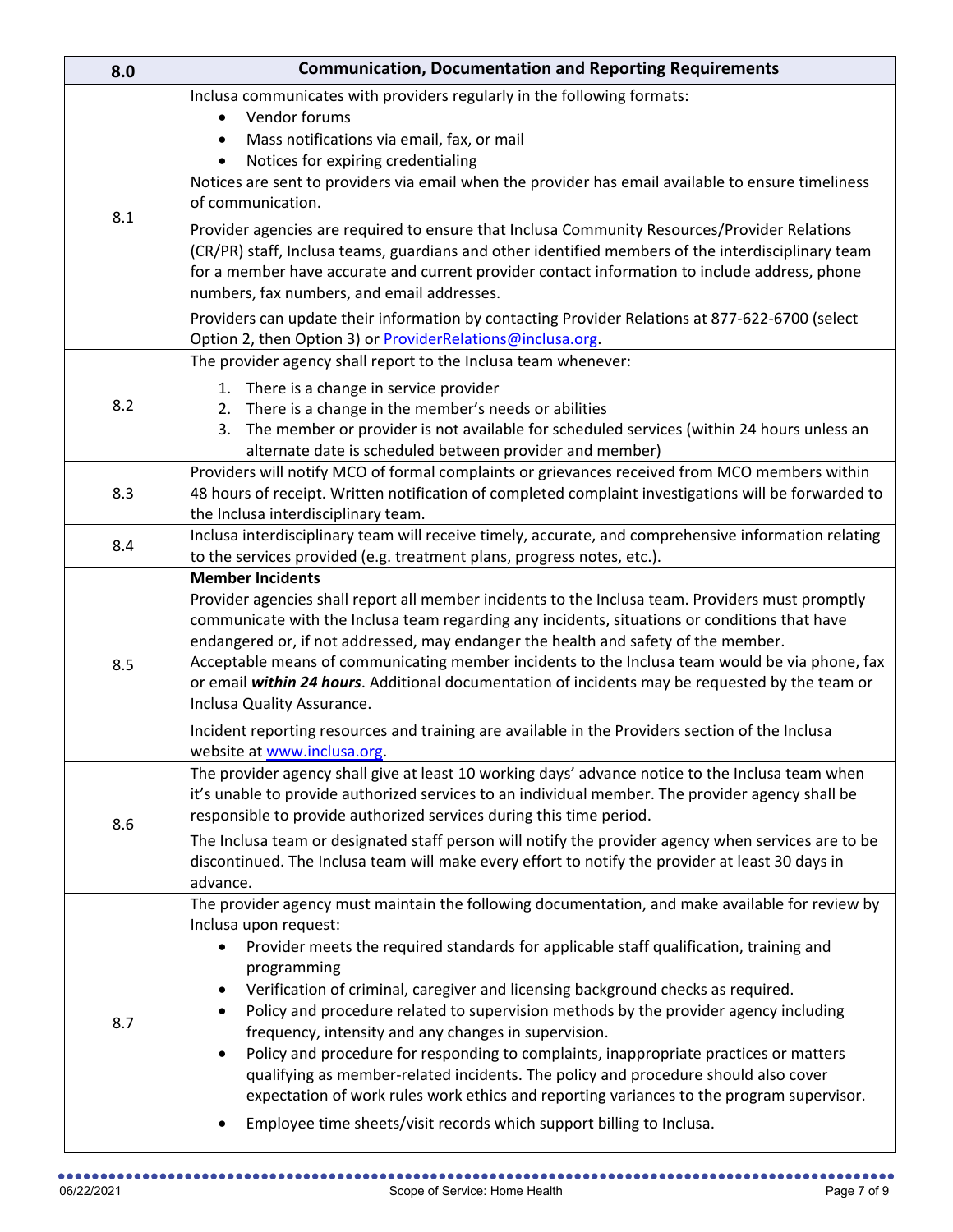| 9.0 | <b>Quality Assurance</b>                                                                                                                                                                                                                                                                                                                                                                                                                                                                                                                                                                                                                                                                                                                                                                                                                                                                                                                                                                                                                                                                                                                                                                                                  |  |  |  |
|-----|---------------------------------------------------------------------------------------------------------------------------------------------------------------------------------------------------------------------------------------------------------------------------------------------------------------------------------------------------------------------------------------------------------------------------------------------------------------------------------------------------------------------------------------------------------------------------------------------------------------------------------------------------------------------------------------------------------------------------------------------------------------------------------------------------------------------------------------------------------------------------------------------------------------------------------------------------------------------------------------------------------------------------------------------------------------------------------------------------------------------------------------------------------------------------------------------------------------------------|--|--|--|
| 9.1 | <b>Purpose</b><br>Inclusa quality assurance activities are a systematic, departmental approach to ensuring and<br>recognizing a specified standard or level of care expected of subcontracted providers. These<br>methodologies are established to review and inspect subcontracted provider performance and<br>compliance.<br>Inclusa will measure a spectrum of outcomes against set standards to elicit the best picture of<br>provider quality.<br>Inclusa provider quality assurance practices:                                                                                                                                                                                                                                                                                                                                                                                                                                                                                                                                                                                                                                                                                                                      |  |  |  |
|     | 1) Establish the definition of quality services;<br>2) Assess and document performance against these standards; and<br>3) Detail corrective measures to be taken if problems are detected.                                                                                                                                                                                                                                                                                                                                                                                                                                                                                                                                                                                                                                                                                                                                                                                                                                                                                                                                                                                                                                |  |  |  |
|     | It is the responsibility of providers and provider agencies to maintain the regulatory and contractual<br>standards as outlined in this section. Inclusa will monitor compliance with these standards to ensure<br>the services purchased are of the highest quality.<br>Resulting action may include recognition of performance at or above acceptable standards, working<br>with the provider to repair and correct performance if it is below an acceptable standard, or action<br>up to termination of services and/or contract should there be failure to achieve acceptable<br>standards and compliance with contract expectations.                                                                                                                                                                                                                                                                                                                                                                                                                                                                                                                                                                                 |  |  |  |
| 9.2 | <b>Quality Performance Indicators</b><br>Legal/Regulatory Compliance- evidenced by regulatory review with no deficiencies, type of<br>deficiency and/or effective and timely response to Statement of Deficiency<br>Education/Training of staff- Effective training of staff members in all aspects of their job,<br>$\bullet$<br>including handling emergency situations. Established procedures for appraising staff<br>performance and for effectively modifying poor performance where it exists.<br>Performance record of contracted activities-<br>tracking of number, frequency, and outcomes of Inclusa Incident Reports related to<br>$\circ$<br>provider performance<br>tracking of successful service provision (member achieving goals/outcomes,<br>$\circ$<br>increased member independence and community participation, etc.)<br>Contract Compliance- formal or informal review and identification of compliance with<br>Inclusa contract terms, provider service expectation terms, applicable policies/procedures<br>for Inclusa contracted providers<br>Availability and Responsiveness- related to referrals or updates to services, reporting and<br>٠<br>communication activities with Inclusa staff. |  |  |  |
| 9.3 | <b>Inclusa Sources and Activities for Measuring Provider Performance</b><br>Member satisfaction surveys<br>$\bullet$<br>Internal or external complaints and compliments<br>٠<br>Onsite review/audits<br>٠<br>Statement of Deficiency (SOD)- state regulated entities<br>٠<br>Quality Teams- as assigned based on significant incidents, trend in quality concerns or<br>٠<br>member-related incidents, or issued Statement of Deficiency.<br>Tracking of performance and compliance in relation to the subcontract agreement and<br>٠<br>appendices<br>Statistical reviews of time between referral and service commencement                                                                                                                                                                                                                                                                                                                                                                                                                                                                                                                                                                                              |  |  |  |